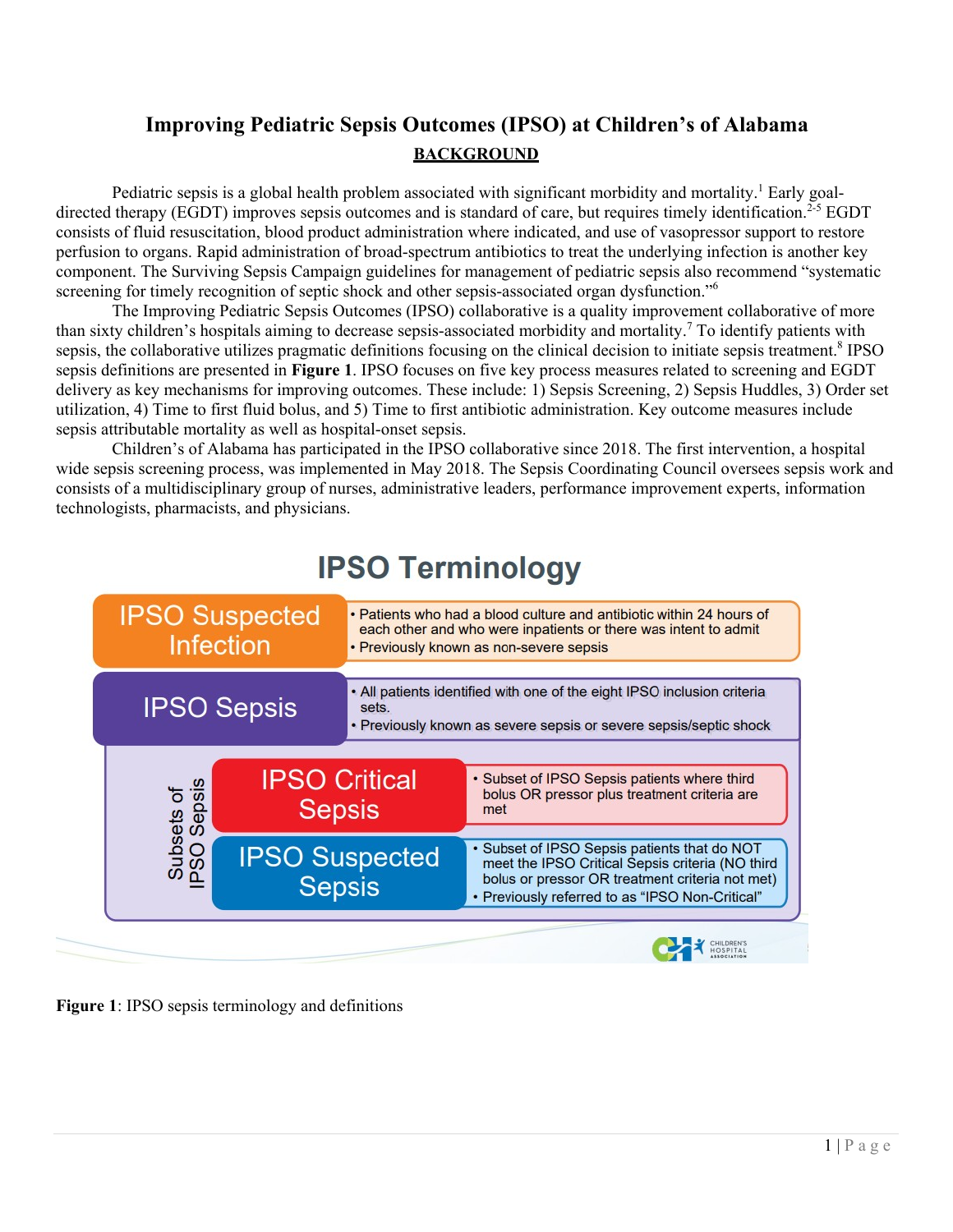### **OUTCOMES**

#### **Hospital Onset Sepsis**

Definition: onset of IPSO Critical Sepsis > 12 hours after arrival to Children's of Alabama; reported as rate per 1000 admissions

Progress: In 2017, hospital onset sepsis occurred at a rate of 1.24/1000 hospital admissions. In 2021, that rate decreased to 0.23/1000 hospital admissions (**81.5% decrease in desired direction**). As of December 31, 2021, there have been **zero episodes in 16 of the last 24 months** (66.7%). See Statistical Process Control Chart in **Figure 2**.



**Figure 2**: Hospital onset sepsis at Children's of Alabama (Note: center line represents mean)

#### **Sepsis Attributable Mortality (at Day 30)**

Definition: all mortalities within 30 days of an associated with a positive sepsis trigger are reviewed by the physician champion who assigns sepsis attributable mortality; reported as a rate per 100 sepsis events

Progress: In 2017, the sepsis attributable mortality at day 30 rate was 3.45/100 sepsis events. In 2021, that rate decreased to 0.47/100 sepsis events (**86.4% decrease in desired direction**). As of December 21, 2021, there have been **zero mortalities in 10 consecutive months**. See Statistical Process Control Chart in **Figure 3**.



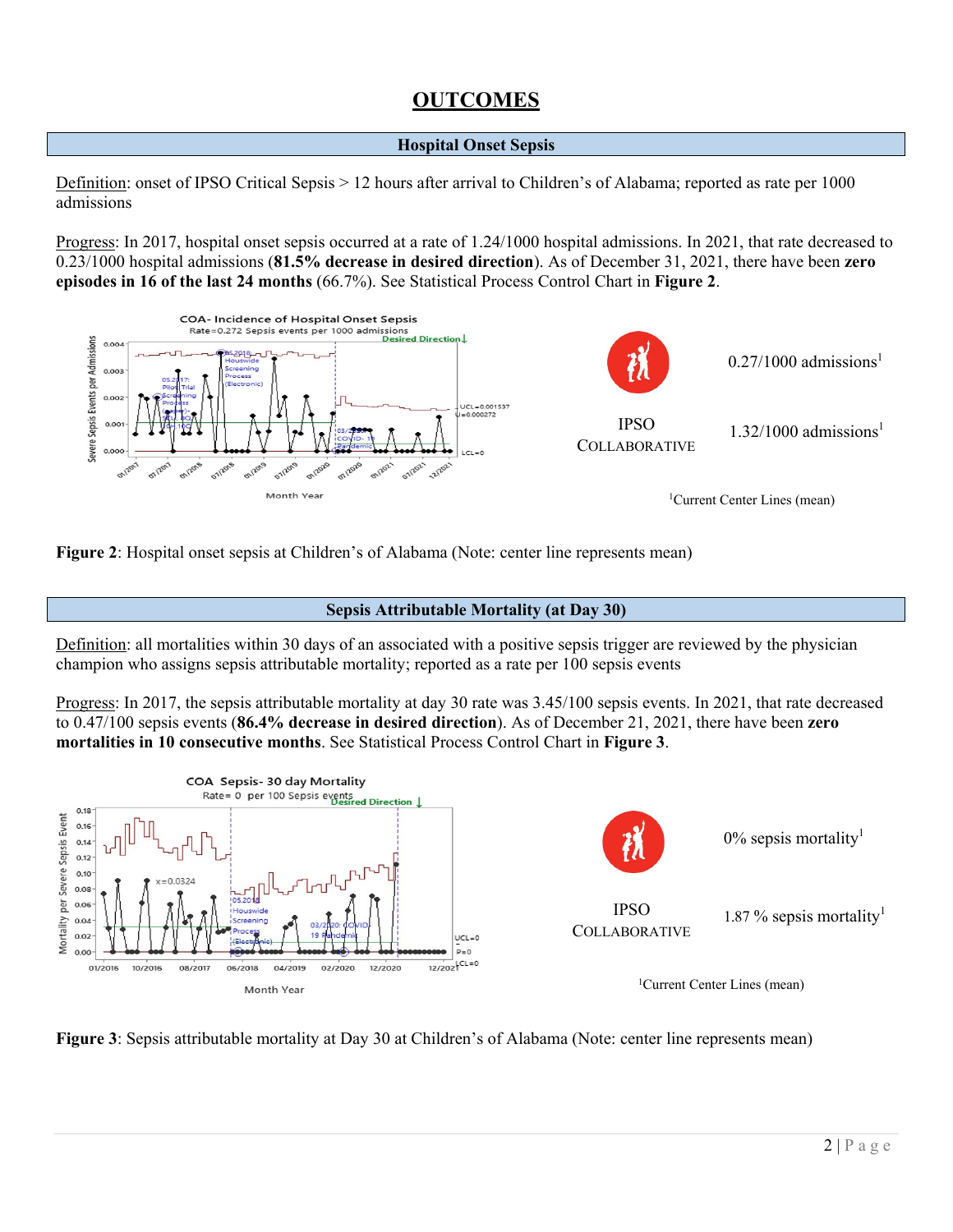### **FIVE KEY PROCESS MEASURES**

#### **Sepsis Screening**

Background: Sepsis screening was implemented in May 2018 following a pilot in May 2017. The screening process is active in all care environments except the intensive care units at Children's of Alabama. The screening process includes high risk historical factors as well as vital signs and physical exam findings. The screen occurs in triage in the Emergency Department and with every vital sign check in inpatient units.

Successes: A sustainable process was created and implemented in an organization made up of many diverse care environments that serve even more diverse patient populations.

Challenges and Barriers: The sepsis screen is anchored by the vital signs making up the Systemic Inflammatory Response Syndrome (SIRS) and the 2005 Goldstein Consensus Sepsis Criteria.<sup>9</sup> SIRS vital signs do not correlate with clinically diagnosed sepsis, critical care requirement, or mortality in children.<sup>10</sup> Pediatricians diagnose sepsis more broadly than the consensus criteria.11 Therefore, sepsis screening founded on SIRS is likely to underperform and impact outcomes. The current screening sensitivity is 55% for 2021 (**Figure 4**). See **Future Directions** below.



**Figure 4**: Sepsis screening sensitivity at Children's of Alabama (Note: center line is mean)

#### **Sepsis Huddles**

Background: A positive sepsis screen should always be followed by a huddle. This huddle should be multidisciplinary and focus on the decision to proceed with EGDT or to determine that the patient does not have sepsis. This step is essential for situational awareness and establishing a unified team plan. It develops a shared mental model.

Successes: With the exception of short decline in the last half of 2020 that was mainly due to data integrity issues, we have seen steady improvement in documented huddles. Compared to 2017, **huddles have increased by 15%** (**Figure 5**).

Challenges and Barriers: Huddles must be documented to count in the data abstraction. It is possible that more huddles occur. Further, informal discussion about a patient may not always be perceived as a true huddle. The spirit of the process is multidisciplinary communication occurring rather than documentation of that communication.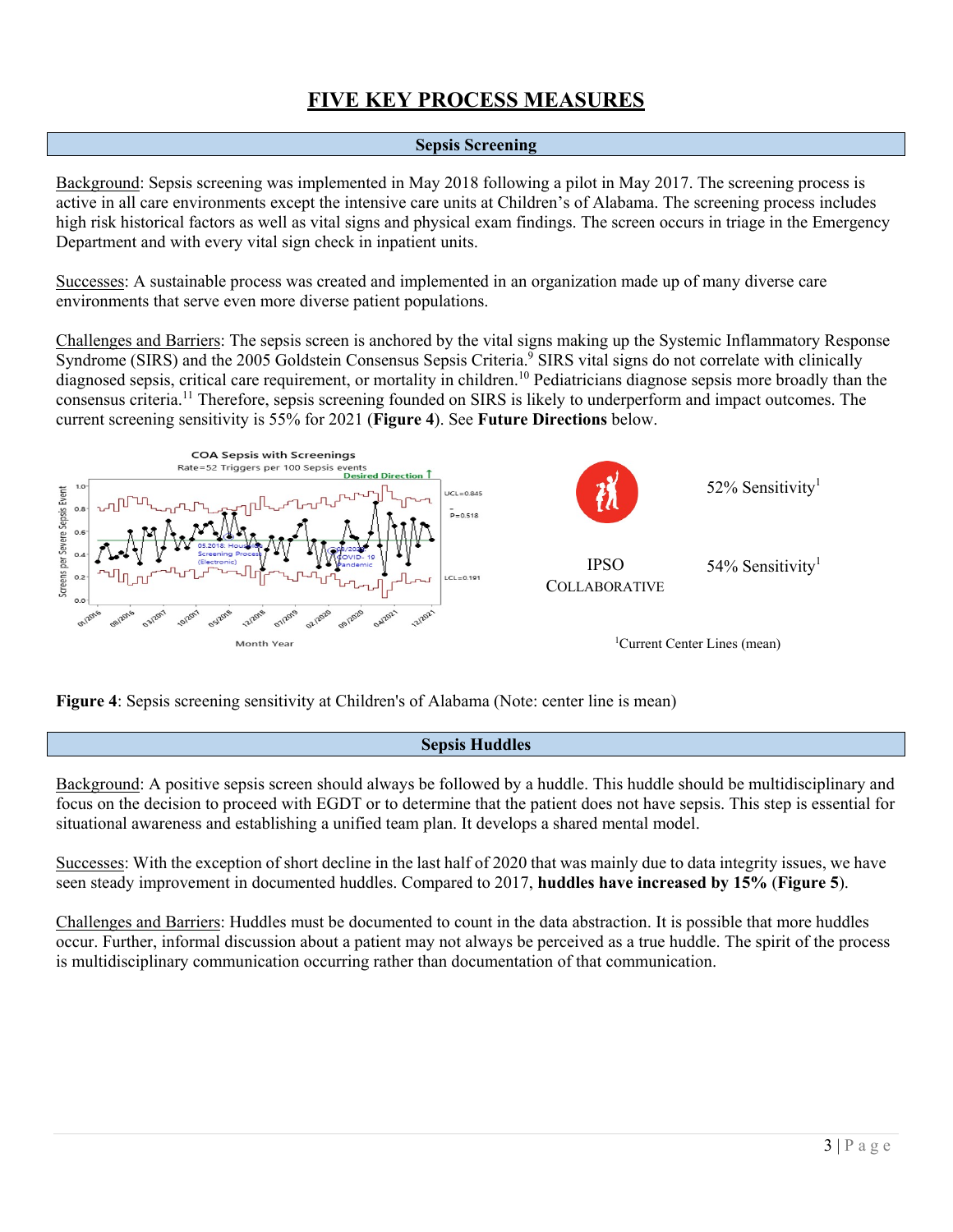

**Figure 5**: Sepsis Huddles at Children's of Alabama (Note: center line is mean)

### **Order Set Utilization**

Background: Order sets function as an important cognitive support for prescribers with many competing demands. Order sets can reinforce best practice, provide clinical guidance, and may improve outcomes for a variety of diagnoses.<sup>12-14</sup> Additionally, they streamline the process of initiating needed therapies using an electronic medical record.

Successes: In 2020, all sepsis-related order sets were revised to align with the new Surviving Sepsis Guidelines for pediatric patients. Additionally, all antibiotic orders were coded to auto-populate the correct and most readily available dose. In 2020, given our success relative to the rest of the collaborative, our team was asked to present at the semi-annual IPSO conference about our work with order set utilization.

Challenges and Barriers: 1) Most common prescribers are residents and particularly interns. This is a group that changes every year leading to continuous re-education on the importance of order set utilization. 2) In busy and rapidly evolving care environments such as the emergency department and ICU, work flow may necessitate orders being place in piece meal fashion. 3) Evidence is constantly evolving which mandates regular updates to order sets to ensure best practice is reflected.



1Current Center Lines (mean)

**Figure 6**: Order set utilization at Children's of Alabama (Note: center line is mean)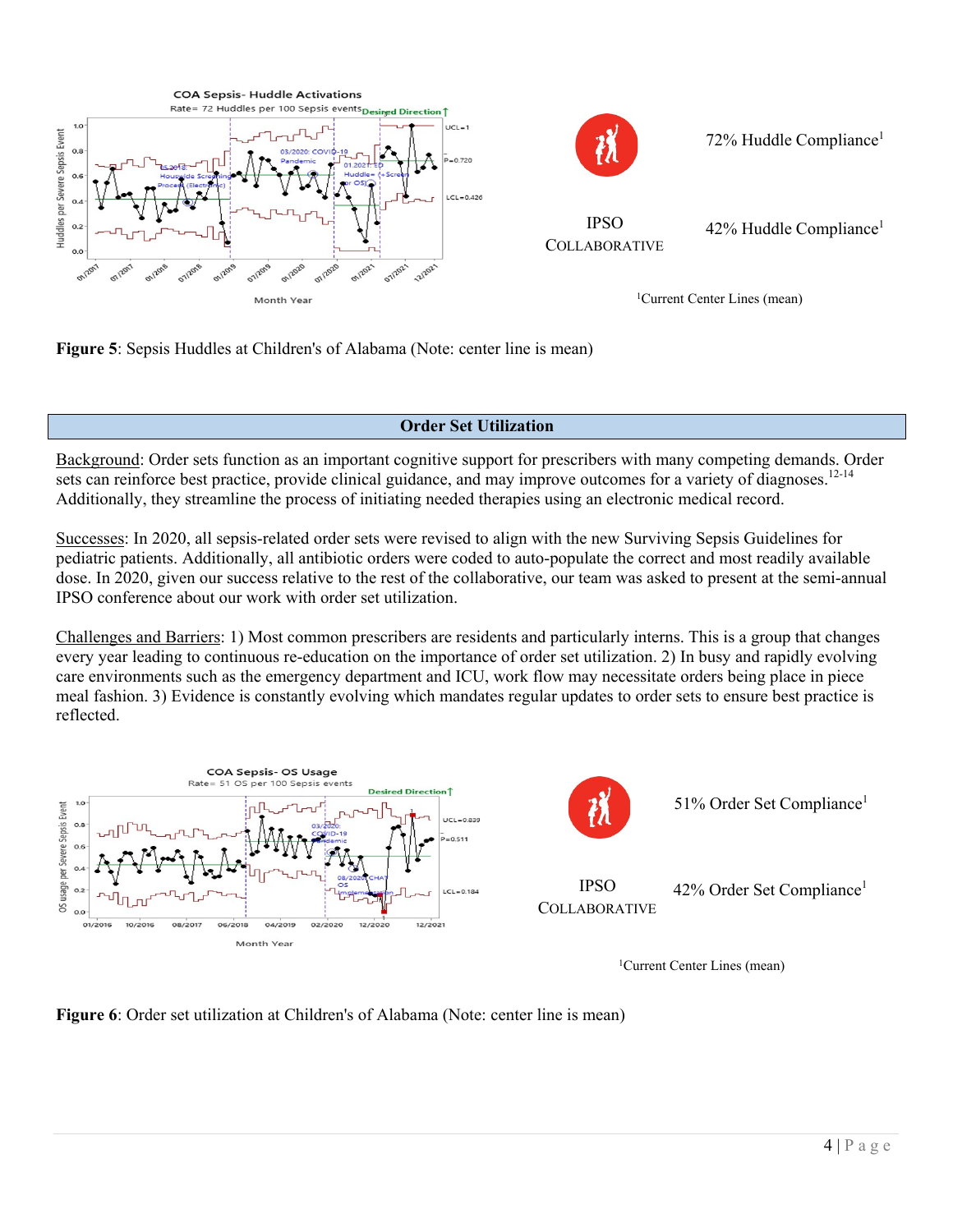#### **Time to First Fluid Bolus**

Background: The central objective of EGDT is the restoration of perfusion to organs to prevent progressive to multi-organ dysfunction and death. Rapid fluid resuscitation is paramount to accomplish that objective. A fluid bolus should be administered within 20 minutes of sepsis diagnosis. This has been shown to decrease morbidity and mortality as part of bundled care.<sup>15-17</sup>

Successes: In 2017, the average time to first fluid bolus was 52 minutes. In 2021, the average was 29 minutes (**44.2% decrease in the desired direction**). Additionally, we have seen great progress as an organization in transitioning to more consistent use of the recommended lactated ringers rather than normal saline in sepsis fluid resuscitation.

Challenges and Barriers: When a patient is identified as having sepsis, they often do not have intravenous access. The clock is already ticking. Within 20 minutes, access must be obtained (and is often quite difficult in the sickest and smallest patients) and a fluid bolus must be rapidly administered via LifeFlow® gun. Achieving this goal is no small feat and requires great skill, diligence, and teamwork.





<sup>1</sup>Current Center Lines (mean); IPSO does not report this metric for "All Sepsis"

**Figure 7**: Time to first fluid bolus at Children's of Alabama (Note: center line is mean)

#### **Time to First Antibiotic**

Background: Like fluid resuscitation, rapid delivery of broad spectrum empiric antibiotics is a part of EGDT. The source of the infection must be treated to reverse the destructive pathophysiologic cascade of sepsis. The first dose of antibiotic should be administered within either 60 minutes or 240 minutes of sepsis diagnosis. The goal depends on illness severity. At Children's of Alabama, we hold ourselves to a higher standard – 60 minutes for all patients. This has also been shown to decrease morbidity and mortality as part of bundled care.<sup>15-17</sup>

Successes: In 2017, the average time to first antibiotic was 116 minutes. In 2021, the average was 67 minutes (**42.2% decrease in the desired direction**). As a balancing measure, antibiotic stewardship is monitored in the form of total antibiotic days. There has been no increase.

Challenges and Barriers: While fluid bolus administration within 20 minutes is challenging, consistently administering antibiotics within 60 minutes borders on the impossible. Intravenous access has to be obtained, but other processes must occur flawlessly as well. A prescriber must order the antibiotic with the correct dose and route. The pharmacist must approve the order and prepare the drug. The drug must be delivered to the bedside. The nurse must then administer the antibiotic. This is another example of a process that requires great skill, diligence, and teamwork.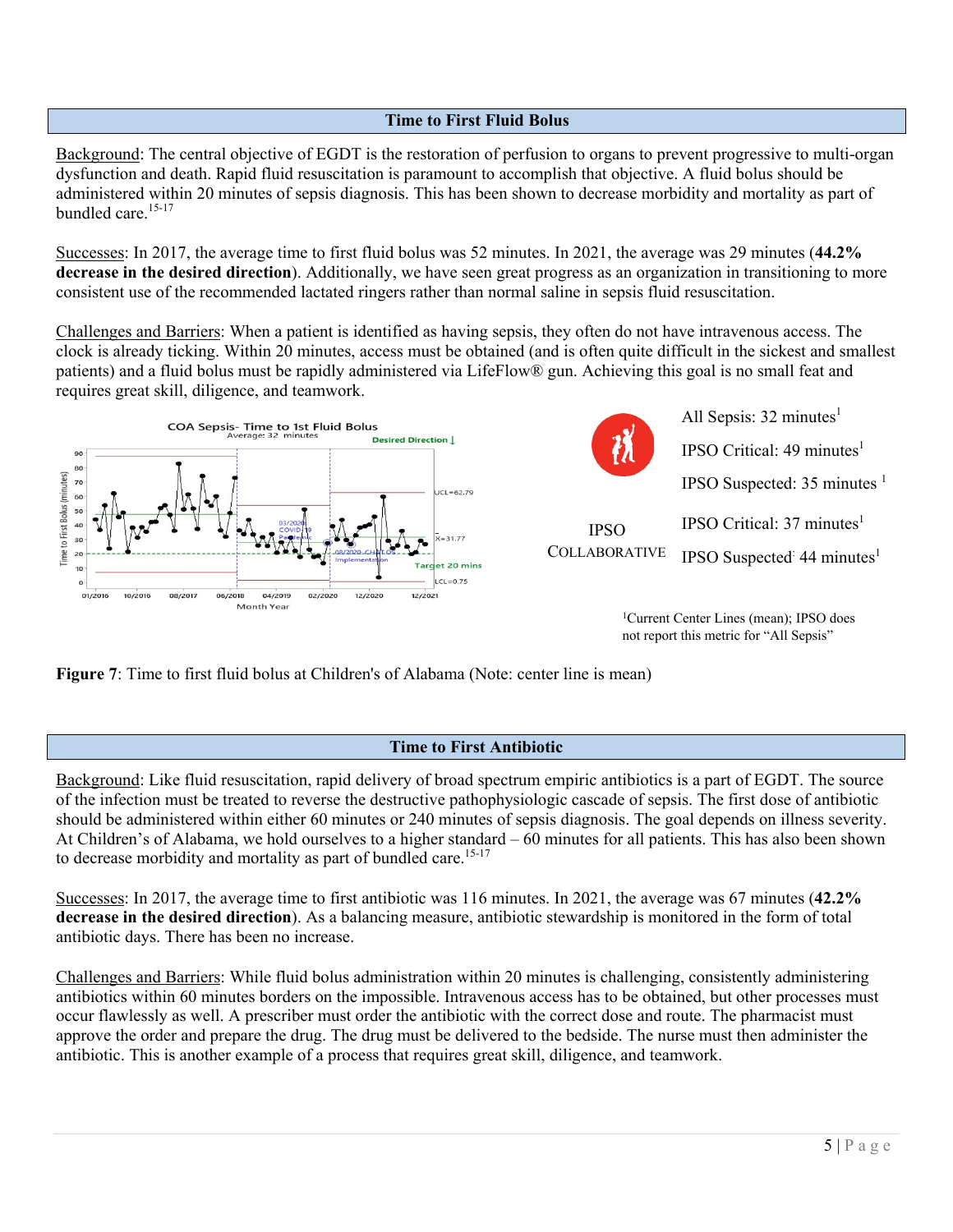

#### **Figure 8**: Time to administration of first antibiotic at Children's of Alabama (Note: center line is mean)

<sup>1</sup>Current Center Lines (mean); IPSO does not report this metric for "All Sepsis"

#### **Unit Spotlight – Emergency Department**

Our **Emergency Department** is on the **front line** and has the **greatest opportunity** to make an impact on sepsis care at Children's of Alabama. Along with that opportunity comes the enormous challenge of dealing with the huge number of non-septic patients also needing excellent care. That's not to mention that every child comes into the ED as an unknown entity and the **team must make a quick and accurate diagnosis**.

Our Emergency Department has shown sustained excellence in sepsis care, and antibiotic administration specifically, for over two years! **In 2020, they averaged 54 minutes for first dose of antibiotics. In 2021, they have averaged 56 minutes!** Two years of sustained success in the face of a national pandemic, staffing challenges, and high census is incredible and worthy of recognition.

While all team members deserve recognition, Sepsis Coordinating Council team members **Valerie Davis, MD** and **Judy Fuller, RN** deserve specific recognition. They have been instrumental in successes we have seen both in the Emergency Department and the organization as a whole. None of the successes detailed in this document would be possible without them!

#### **Future Directions**

As detailed above, our sepsis screening process can be improved. Sepsis is more than vital sign abnormalities. Sepsis is a dysregulated immune response that leads to organ dysfunction. As detailed above, the Surviving Sepsis Guidelines recommend screening for sepsis-associated organ dysfunction. Adult sepsis definitions have transitioned to an organ dysfunction model using the Sequential Organ Failure Assessment (SOFA) score. This score has been adapted to pediatrics (pSOFA) and validated to predict mortality.18 Retrospective analysis of our screening performance and application of the pSOFA score revealed an opportunity for improved screening sensitivity and identification of patients at risk for the worst outcomes. A manuscript describing this analysis is currently under peer review. A taskforce is currently working to develop and implement a tiered screening approach that incorporates pSOFA. A proof of concept will be built and piloted in iConnect prior to incorporation into Epic.

#### **Acknowledgements**

The Sepsis Coordinating Council would like to thank the staff at Children's of Alabama! We succeed because of an organization that is united in provided the best care for children in our state. Further, we would like to acknowledge and thank the phenomenal administrative support for this work. There are too many names to list individually.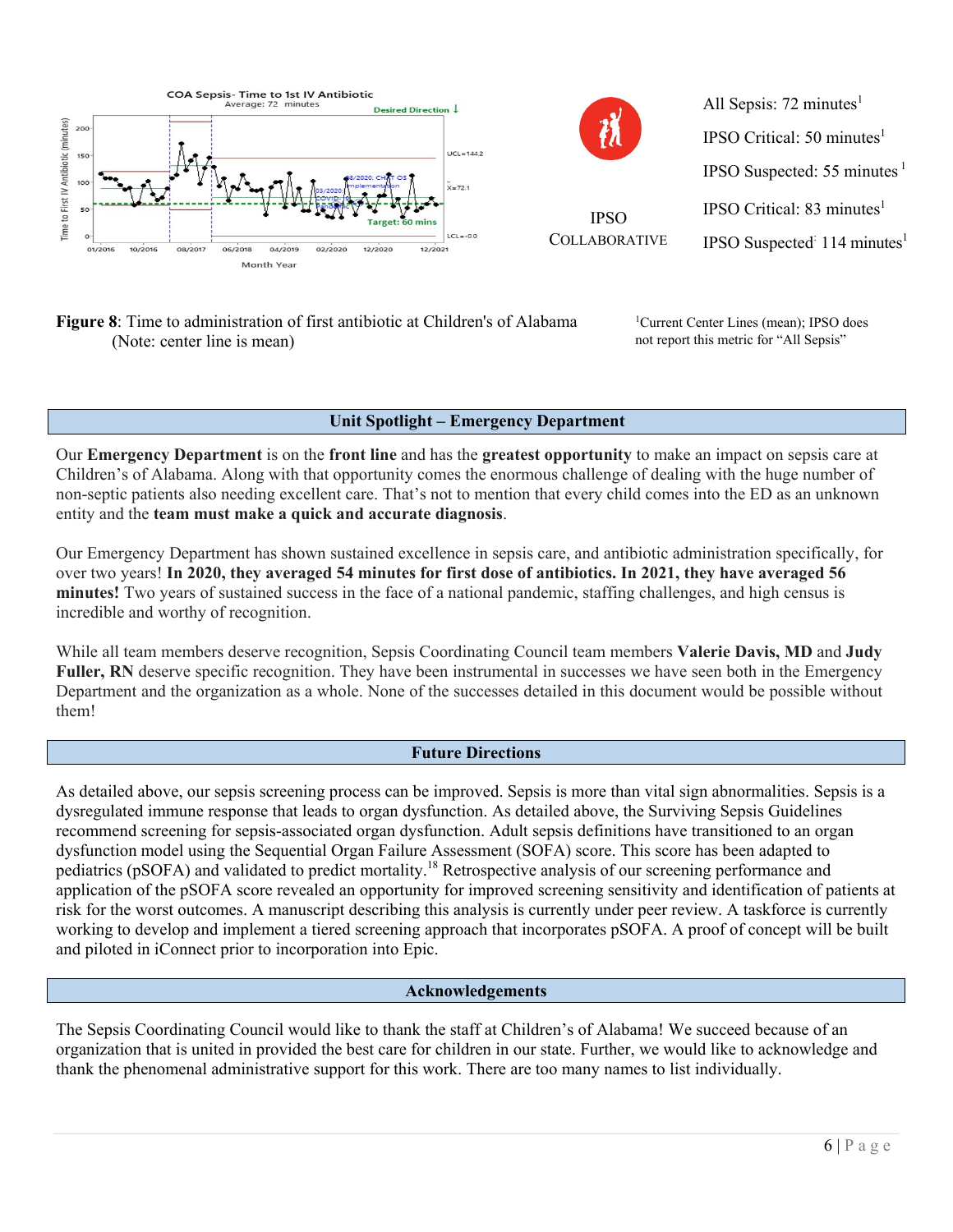#### **Current Sepsis Coordinating Council Members**

Jeremy Loberger, MD – COA Sepsis Physician Champion; Pediatric Critical Care Sherry Green, RN – Sepsis Coordinator; Performance Improvement Jessica Hicks, MPH – Supervising Clinical Data Analyst, Performance Improvement Valerie Davis, MD – Emergency Department Sepsis Physician Champion; Emergency Department Judy Fuller, RN – Emergency Department Sepsis Nurse Champion; Emergency Department April Yarborough, PharmD – Pharmacy Amanda Morris, RN – Special Care Unit Nurse Educator Brandy Reeve, RN – Nursing Administration Ananya Manchikalapati, MD – Pediatric Critical Care Fellow Mickinzie Morgan, MD – Pediatric Emergency Medicine Fellow Carissa Green, RN – Information Technology Janet Deason, PharmD – Pharmacy Brenda Denson, PharmD – Pharmacy

#### **REFERENCES**

- 1. Weiss SL, Fitzgerald JC, Pappachan J, et al.; Sepsis Prevalence, Outcomes, and Therapies (SPROUT) Study Investigators and Pediatric Acute Lung Injury and Sepsis Investigators (PALISI) Network. Global epidemiology of pediatric severe sepsis: the sepsis prevalence, outcomes, and therapies study. *Am J Respir Crit Care Med* 2015;191(10):1147-57.
- 2. Evans IVR, Phillips GS, Alpem ER, et al. Association between the New York sepsis care mandate and in-hospital mortality for pediatric sepsis. *JAMA* 2018;320:358-367.
- 3. Weiss SL, Fitzgerald JC, Balamuth F, et al: Delayed antimicrobial therapy increases mortality and organ dysfunction duration in pediatric sepsis. *Crit Care Med* 2014;42:2409–2417.
- *4.* Lane RD, Funai T, Reeder R, et al. High reliability pediatric septic shock quality improvement initiative and decreasing mortality. *Pediatrics* 2016;138:e20154153.
- 5. van Paridon BM, Sheppard C, Garcia GG, et al. Timing of antibiotics, volume, and vasoactive infusions in children with sepsis admitted to intensive care. *Crit Care* 2015; 19:293.
- 6. Weiss SL, Peters MJ, Alhazzani W, et al. Surviving Sepsis Campaign International Guidelines for the Management of Septic Shock and Sepsis-Associated Organ Dysfunction in Children. *Pediatr Crit Care Med* 2020;21(2):e52-e106.
- 7. Larsen GY, Brilli R, Macias CG, et al.; Improving Pediatric Sepsis Outcomes (IPSO) Collaborative Investigators. Development of a Quality Improvement Learning Collaborative to Improve Pediatric Sepsis Outcomes. *Pediatrics* 2021;147(1):e20201434.
- 8. Scott HF, Brilli RJ, Paul R, et al.; Improving Pediatric Sepsis Outcomes (IPSO) Collaborative Investigators. Evaluating Pediatric Sepsis Definitions Designed for Electronic Health Record Extraction and Multicenter Quality Improvement. *Crit Care Med*2020;48(10):e916-e926.
- 9. Goldstein B, Giroir B, Randolph A; International Consensus Conference on Pediatric Sepsis. International pediatric sepsis consensus conference: definitions for sepsis and organ dysfunction in pediatrics. *Pediatr Crit Care Med* 2005;6(1):2-8.
- 10. Scott HF, Deakyne SJ, Woods JM, Bajaj L. The prevalence and diagnostic utility of systemic inflammatory response syndrome vital signs in a pediatric emergency department. *Acad Emerg Med* 2015;22(4):381-9.
- 11. Weiss SL, Fitzgerald JC, Maffei FA, et al.; SPROUT Study Investigators and Pediatric Acute Lung Injury and Sepsis Investigators Network. Discordant identification of pediatric severe sepsis by research and clinical definitions in the SPROUT international point prevalence study. *Crit Care* 2015;19(1):325.
- 12. Ballard DJ, Ogola G, Fleming NS et al. . The impact of standardized order sets on quality and financial outcomes. in Henriksen K, Battles JB, Keyes MA, Grady ML, editors. *Advances in Patient Safety: New Directions and Alternative Approaches (Vol. 2: Culture and Redesign)*. Rockville (MD): Agency for Healthcare Research and Quality (US); 2008
- 13. Ballesca MA, LaGuardia JC, Lee PC et al. . An electronic order set for acute myocardial infarction is associated with improved patient outcomes through better adherence to clinical practice guidelines. *J Hosp Med* 2014;9:155–61.
- 14. Idemoto L, Williams B, Blackmore C. Using lean methodology to improve efficiency of electronic order set maintenance in the hospital. *BMJ Qual Improv Rep* 2016;5(1):u211725.w4724.
- 15. Gelbart B. Fluid Bolus Therapy in Pediatric Sepsis: Current Knowledge and Future Direction. *Front Pediatr* 2018;6:308.
- 16. Lu Y, Zhang H, Teng F, Xia WJ, Sun GX, Wen AQ. Early Goal-Directed Therapy in Severe Sepsis and Septic Shock: A Meta-Analysis and Trial Sequential Analysis of Randomized Controlled Trials. *J Intensive Care Med* 2018;33(5):296-309.
- 17. Rivers E, Nguyen B, Havstad S, Ressler J, Muzzin A, Knoblich B, Peterson E, Tomlanovich M; Early Goal-Directed Therapy Collaborative Group. Early goal-directed therapy in the treatment of severe sepsis and septic shock. *N Engl J Med* 2001;345(19):1368-77.y
- 18. Matics TJ, Sanchez-Pinto LN. Adaptation and Validation of a Pediatric Sequential Organ Failure Assessment Score and Evaluation of the Sepsis-3 Definitions in Critically Ill Children. *JAMA Pediatr* 2017;171(10):e172352.